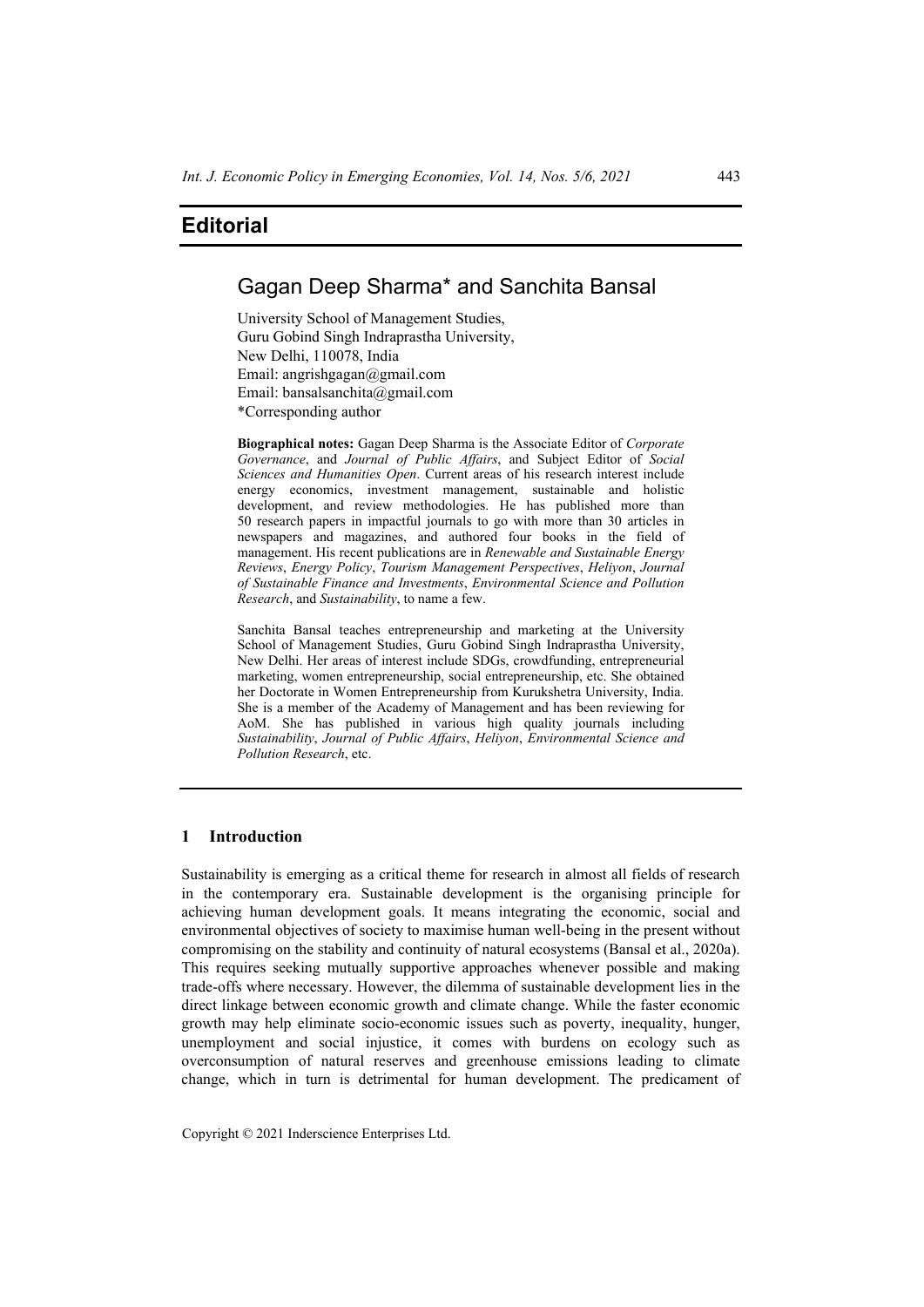sustainable development can be addressed by setting up the priority of human development over unsustainable economic growth (Bansal et al., 2020b).

The Organization for Economic Co-operation and Development [OECD, (2001), p.21] defines policy coherence as "the systematic promotion of mutually reinforcing policy actions across government departments and agencies creating synergies towards achieving the defined objective". Given how interconnected each target appears to be with nearly every other goal, establishing a cohesive integration of the SDGs into national public policy appears difficult. Given the intricacy of the situation, one defensive strategy for policymakers would be to carry on as normal, hoping that some acts will eventually match one of the 169 targets. However, inertia can lead to incoherent, compartmentalised approaches and, as a result, negative outcomes of the policies and programmes. To mediate trade-offs and foster synergies, a more proactive approach would seek to identify critical interdependencies and agree on the most important themes and areas for action among all responsible and affected stakeholders at the national and subnational levels, as well as in partnership with regional neighbours and organisations (Breuer et al., 2019). The interconnected global economy requires a global response to ensure that all countries, emerging economies in particular, can address compounding and similar challenges towards sustainable development. Political support for the SDGs and integration of the goals into strategic public policy processes should be the primary concern of emerging economies (Bansal et al., 2021).

Substantial research on various aspects of sustainable development using mainly qualitative approaches is being undertaken. However, there remains a great deal of concern about and reservations regarding the extent to which the emerging economies have progressed toward true sustainability. It appears that some issues and challenges are falling due to limited or lack of resources in these countries. There is a need to use more probing and subjective methods resulting in more precious insights that will help collective efforts across geographies, cultures and demographics in their quest for sustainability. This special issue on the theme 'Policy for sustainable development in emerging economies' focuses on the quantitative as well as qualitative research techniques, concerning various dimensions of the SDGs in several emerging economies.

Given the UN's emphasis on sustainability and sustainable consumption and the criticality of public policy and corporate interventions, a wide readership from academia, researchers, industry, and policymakers can be expected.

#### **2 Contributions of this special issue**

Table 1 provides the summary of papers published in this special issue.

Using structural equation modelling, the article 'Measuring the impact of sustainable banking variables in creating business opportunities' measures the impact of sustainable banking in India on business opportunities. Shamshad et al. suggest that incorporating sustainability principles into banking operations could result in a modest increase in the creation of new business opportunities. The findings have significant implications for both industry and society. When the banking industry operates in a sustainable manner, the overall environmental impact is reduced. The industry benefits because such actions help to create new business opportunities.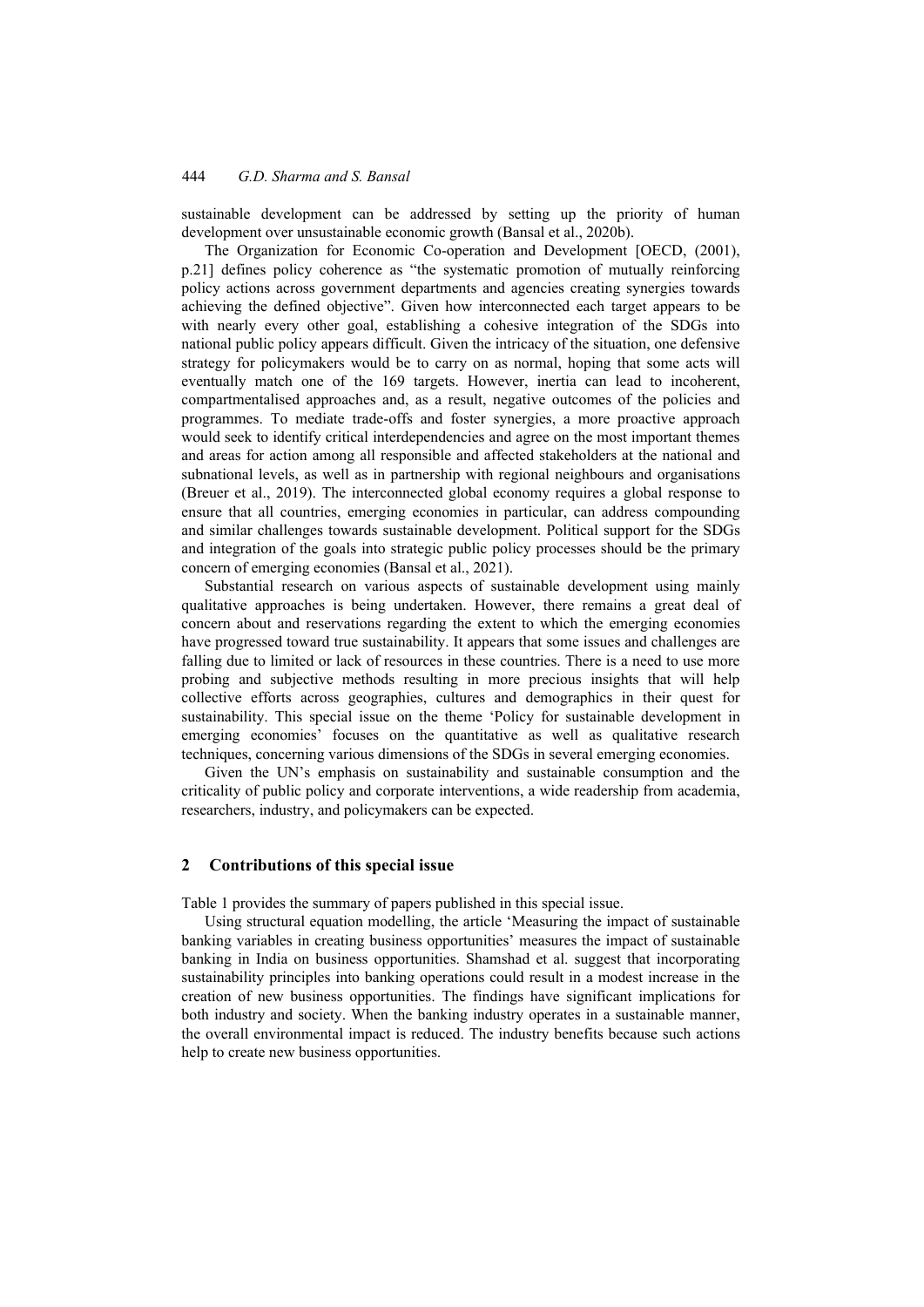**Table 1** Summary of papers in the special issue

| Findings          | operations might result in a modest rise in<br>sustainability concepts into banking<br>Findings suggest that incorporating<br>the generation of new business<br>possibilities | literacy level and the remaining have a<br>The findings suggest that 79% of the<br>respondents have a higher financial<br>lower financial literacy level                              | implementation that complements both the<br>existing and planned power projects.<br>strategy for rapid renewable energy<br>framework for an integrated policy<br>Suggestions are made to develop a | the various aspects of research in the area<br>A conceptual framework is proposed that<br>would help in streamlining and mapping<br>of social inclusion                                                                        | teaching about alternative of channels of<br>A significant positive impact is seen for<br>Banking and understanding about these<br>the initiatives taken up by banks for<br>channels by beneficiaries |
|-------------------|-------------------------------------------------------------------------------------------------------------------------------------------------------------------------------|---------------------------------------------------------------------------------------------------------------------------------------------------------------------------------------|----------------------------------------------------------------------------------------------------------------------------------------------------------------------------------------------------|--------------------------------------------------------------------------------------------------------------------------------------------------------------------------------------------------------------------------------|-------------------------------------------------------------------------------------------------------------------------------------------------------------------------------------------------------|
| Analysis method   | equation modelling on<br>square-structured<br>Partial least<br>Smart PLS                                                                                                      | Reliability analysis,<br>Chi-square test, and<br>logistic regression<br>analysis                                                                                                      | Delphi method                                                                                                                                                                                      | Theoretical research<br>synthesis                                                                                                                                                                                              | Exploratory factor<br>analysis                                                                                                                                                                        |
| Data and sample   | Sample includes commercial<br>banks in India                                                                                                                                  | rural, semi-urban, and urban areas<br>Sample of 800 respondents from<br>Haryana filled the questionnaire.<br>of selected states of Punjab and                                         | Interview of the power sector<br>makers and regulators were<br>experts, RE experts, policy<br>conducted                                                                                            | social groups facing exclusion in<br>Theoretical research synthesis is<br>the society, forms or symptoms<br>conceptual to identify various<br>and exclusion dimensions or<br>conducted for developing a<br><i>indicators</i> . | Jaipur, Kota, Udaipur and Tonk<br>A structured questionnaire was<br>filled by 531 respondents from<br>various cities of Rajasthan                                                                     |
| SDGs addressed    | Almost all                                                                                                                                                                    | SDG 10: Reducing<br>inequality                                                                                                                                                        | SDG 7: Affordable and<br>Clean energy                                                                                                                                                              | SDG 10: Reducing<br>inequality                                                                                                                                                                                                 | SDG 10: Reducing<br>inequality                                                                                                                                                                        |
| Research question | pact of sustainable<br>les in creating<br>business opportunities be<br>banking variabl<br>Q1. Can the im<br>measured?                                                         | Q1. What is the financial literacy<br>level of households in the state of<br>Punjab and Haryana?<br>Q2. How are the financial literacy<br>level and demographic variables<br>related? | renewable energy sector in the state<br>What are the challenges of<br>of Uttarakhand'                                                                                                              | Q1. How is social inclusion<br>important for development?                                                                                                                                                                      | Q1. What is the impact of the initiatives taken by private sector<br>beneficiaries about alternative of<br>banks for teaching their<br>ıking?<br>channels of ban                                      |
| Authors           | Shamshad et al.<br>(2021)                                                                                                                                                     | Chutani (2020)<br>Purohit and                                                                                                                                                         | Roy and Bhatt<br>(2021)                                                                                                                                                                            | Goyal and Jha<br>(2020)                                                                                                                                                                                                        | Bindra (2021)<br>Purohit and                                                                                                                                                                          |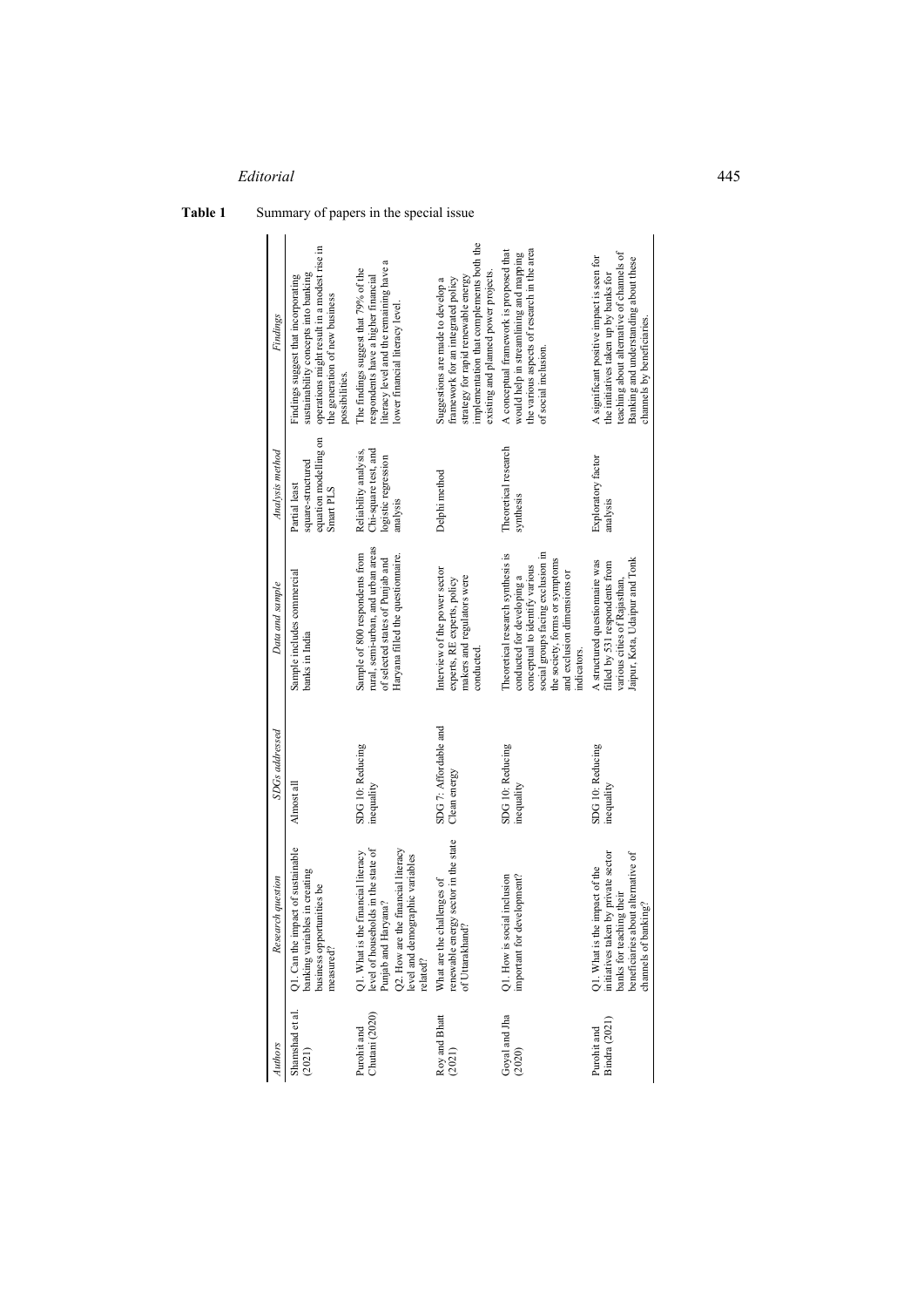| Findings              | than liquidity, whereas negative sentiment<br>predictors of stock returns and volatility<br>scores are better predictors of volatility<br>Positive twitter sentiments are better<br>and liquidity than stock returns.                                                                                                                   | allocation model issues as future research<br>subjects in connection to climate finance<br>topics such as accounting hurdles, donor<br>Issues and many difficulties remained<br>rights, local institution weakness, and<br>The study indicated under-researched<br>dominance, gender concerns, human<br>unsolved. | high-inflation periods. The results support<br>development in nations with relatively<br>the idea that pursuing financial reform<br>development has either negligible or<br>negative effects on growth rates in<br>would not contribute to economic<br>Results suggest that, financial<br>high inflation rates. | available empirical literature for all the<br>The findings are consistent with the<br>countries                                      |
|-----------------------|-----------------------------------------------------------------------------------------------------------------------------------------------------------------------------------------------------------------------------------------------------------------------------------------------------------------------------------------|-------------------------------------------------------------------------------------------------------------------------------------------------------------------------------------------------------------------------------------------------------------------------------------------------------------------|-----------------------------------------------------------------------------------------------------------------------------------------------------------------------------------------------------------------------------------------------------------------------------------------------------------------|--------------------------------------------------------------------------------------------------------------------------------------|
| Analysis method       | sentiment analysis<br>Lexicon-based                                                                                                                                                                                                                                                                                                     | Review paper                                                                                                                                                                                                                                                                                                      | TAR model                                                                                                                                                                                                                                                                                                       | Granger non-causality<br>and Augmented Mean<br>test, FMOLS, DOLS<br>Cointegration test,<br>Group estimates                           |
| Data and sample       | December 16, 2018 to February<br>used to extract daily tweets for<br>R software and twitter API are<br>trading volume, turnover, and<br>closing prices from the CMIE<br>market data including returns,<br>16, 2019, related to Nifty 50<br>stocks. Nifty 50 companies<br>Prowess IQ database was<br>wo months period from<br>collected. | climate finance and published in<br>the peer-reviewed journals are<br>challenges/issues regarding<br>Research articles related to<br>dealing with problems/<br>reviewed                                                                                                                                           | MENA countries are taken as<br>sample                                                                                                                                                                                                                                                                           | Five most emerging countries of<br>period of 17 years (2002-2018)<br>the world, i.e., BRICS for a<br>are selected                    |
| <b>SDGs</b> addressed | SDG 9: Industry, innovation<br>and infrastructure                                                                                                                                                                                                                                                                                       | SDG 11: Sustainable cities<br>SDG 6: Clean water and<br>SDG 12: Responsible<br>and communities<br>consumption and<br>production<br>sanitation                                                                                                                                                                     | SDG 8: Decent work and<br>economic growth                                                                                                                                                                                                                                                                       | SDG 11: Sustainable cities<br>SDG 8: Decent work and<br>and communities;<br>economic growth                                          |
| Research question     | companies involved in sustainable<br>Q1. Is it possible to predict stock<br>characteristics such as returns,<br>investments using sentiment<br>volatility, and liquidity of<br>analysis?                                                                                                                                                | Q2. What are the research gaps in<br>Q1. What are the present research<br>questions addressed in climate<br>the existing sub-issues?<br>finance?                                                                                                                                                                  | Q1. Does the inflation threshold<br>impact the relationship between<br>financial development and the<br>economic growth?                                                                                                                                                                                        | growth and its determinants (both<br>between sustainable economic<br>Q1. What is the relationship<br>institutional)?<br>economic and |
| Authors               | Kundlia (2021)<br>Gakhar and                                                                                                                                                                                                                                                                                                            | Jayaram (2020)<br>Singh and                                                                                                                                                                                                                                                                                       | Khalilnejad and<br>Gharraie (2020)                                                                                                                                                                                                                                                                              | Gupta (2020)                                                                                                                         |

446 *G.D. Sharma and S. Bansal*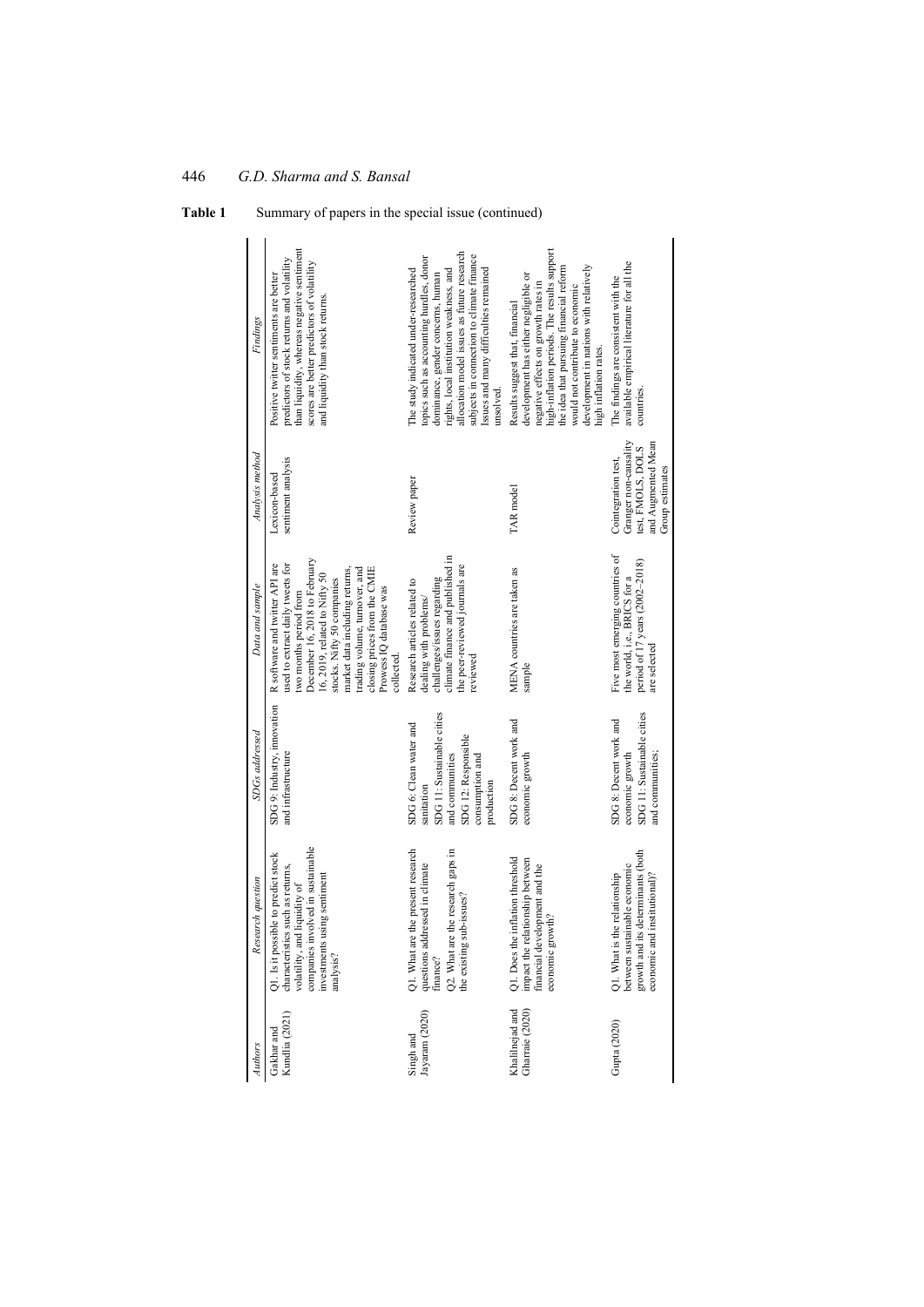The article 'An analysis of financial literacy level of households of Punjab and Haryana state' by Purohit and Chutani determines the level of financial literacy among households in Punjab and Haryana using a structured questionnaire. It also investigates the link between financial literacy and demographic variables, i.e., age, gender, marital status, educational qualification, area they belong, occupation, and monthly income. According to the findings, 79% of respondents have a high level of financial literacy, while 21% have a low level of financial literacy. The findings show that financial literacy levels and demographic variables of respondents have a significant relationship.

In the context of renewable energy, Roy and Bhatt, in 'Challenges and solution for renewable energy development in Uttarakhand, India' has identified and analysed renewable energy sector issues in Uttarakhand, as well as proposed a framework for renewable energy development in the state using Delphi method. Interviews with experts provided valuable insights that a generalised public source could not. Because there is a significant gap between renewable energy demand and supply in Uttarakhand until 2030, it is recommended that a framework for an integrated policy strategy for rapid renewable energy implementation be developed, which complements both existing and planned power projects.

In 'Social inclusion from development perspective: towards theoretical synthesis and policy framework', Goyal and Jha aim to clarify the concept and meaning of social inclusion in various contexts. The paper investigated the existing literature on social inclusion to develop a conceptual framework that identifies various social groups facing exclusion in the society, forms or symptoms and dimensions or indicators of exclusion. The proposed conceptual framework would also aid in the streamlining and mapping of various aspects of social inclusion research and study.

Purohit and Bindra in 'Attitude of beneficiaries towards financial literacy initiatives taken up by private sector banks for sustainable development with special reference to Rajasthan' evaluate the impact of private sector banks' initiatives for teaching their beneficiaries about retirement and insurance planning, estate planning, alternative banking channels, promotional mediums, and their ability to save. A structured questionnaire was used to collect data from 531 people from four different districts in Rajasthan. The study discovered that initiatives taken by private sector banks to increase individual savings, retirement, and insurance planning, as well as their ability to save and make retirement and insurance plans, have a significant positive impact. Bank promotional actions and beneficiaries' understanding of financial services and products were found to have moderate correlations. Beneficiaries were dissatisfied with the initiatives taken by the banks in terms of estate planning. According to the findings of the study, bank initiatives to teach about alternative banking channels have a significant positive impact.

Using sentiment analysis, the study 'Impact of sentiments on stock returns, volatility and liquidity' by Gakhar and Kundlia aims to predict stock characteristics such as returns, volatility, and liquidity of companies involved in sustainable investments. The paper develops regression-based predictive models to test the impact of Twitter sentiments on stock market movements. According to our findings, investors who invest in companies with sustainability interests keep a close eye on their corporate social platforms, so companies involved in sustainable investments should stay active on social networking platforms like Twitter to maintain their corporate image and social value.

Singh and Jayaram conduct a systematic literature review in 'Climate finance: a systematic literature review' to categorise the existing literature on climate finance into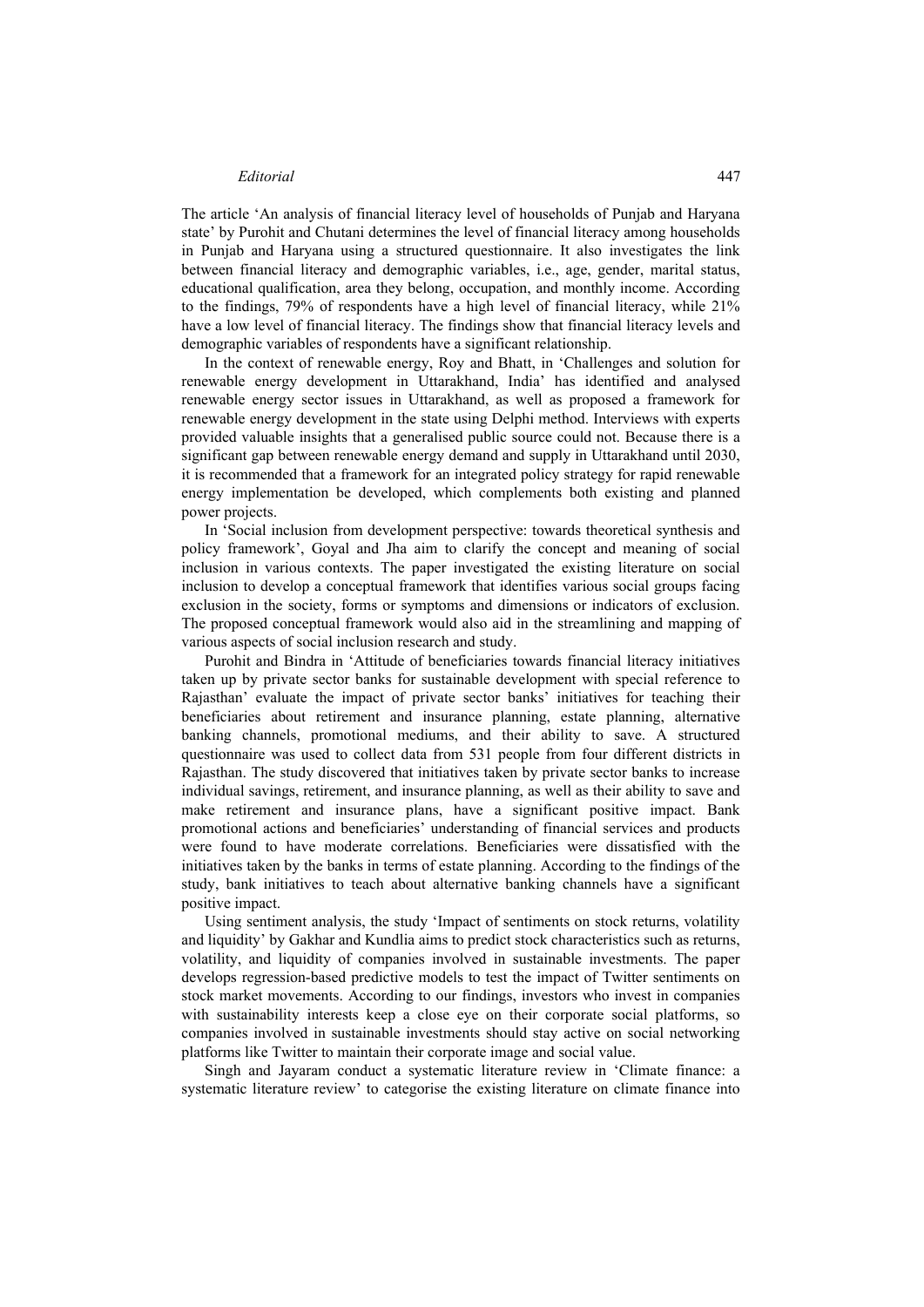three broad issues (donor-related issues, and recipient related issues and common issues) and eight sub-issues (accounting issues, political issues, governance issues, allocation issues, bias issues, issues related to the burden of climate finance, recipient issues, and financial management issues). Many issues remained unresolved, and this study identified under-researched areas such as accounting challenges, donor dominance, gender issues, human rights, local institution weakness, and allocation model issues as future research areas in relation to climate finance issues.

Using TAR model for a group of MENA countries, Khalilnejad and Gharraie in 'Financial development and economic growth: the inflation threshold effect' examined whether the inflation threshold effect influences the relationship between financial development and economic growth. The paper suggests that, unlike low-inflation periods, financial development has either no or negative effects on growth rates in high-inflation periods. It also supports the view that pursuing financial reform would not lead to economic growth in countries with relatively high inflation rates.

With a fresh perspective, 'Causal Nexus between sustainable economic growth and economic and institutional determinants: an advanced panel data estimation for BRICS countries' by Gupta, aims to study the causal nexus between sustainable economic growth and its determinants (both economic and institutional) in the context of BRICS countries for a period of 17 years (2002–2018). The findings of this study suggest that the BRICS countries as a group should place a strong emphasis on all of twelve determinants identified in the study in order to avoid experiencing a decline in economic growth and instead maintain and grow in the future to become the world's supreme powers.

#### **3 Research opportunities**

We exhibit the strategic diagram of the current literature related to the themes of this special issue (Figure 1). The strategic diagram displays four quadrants presenting four types of themes – motor theme; the peripheral/niche theme; emerging or disappearing theme and the basic theme (Bamel et al., 2020; Rodríguez-Soler et al., 2020), based on centrality and density (Cobo et al., 2015). Centrality denotes the degree of interaction between the themes, and density measures the strength of internal ties within a theme (Aparicio et al., 2019).

Impact (renewable energy, energy consumption, carbon footprint, ecological footprint and emissions), sustainable development (innovations, insights, initiatives, barriers and security) countries (indicators, supply-chain, governance and reverse logistics) fall under the category of basic themes, indicating that the strength of its ties with the other themes is well developed over the years, which is also evident from the size of the circles, however, scholarly inquiries into these themes are still required. In the context of the greenhouse gas emissions, the divergence between past responsibilities for greenhouse gas emissions (mainly in industrialised countries), future pressures and vulnerability to climate impacts (in some of the poorer developing countries) makes issues of equity between countries central for climate policies (Sharma et al., 2020a). Additionally, China is identified as the emerging economy presenting extant literature in the concerned field of study, which also comprises of other sub-themes namely carbon dioxide emissions, growth, consumption, trade and non-renewable energy.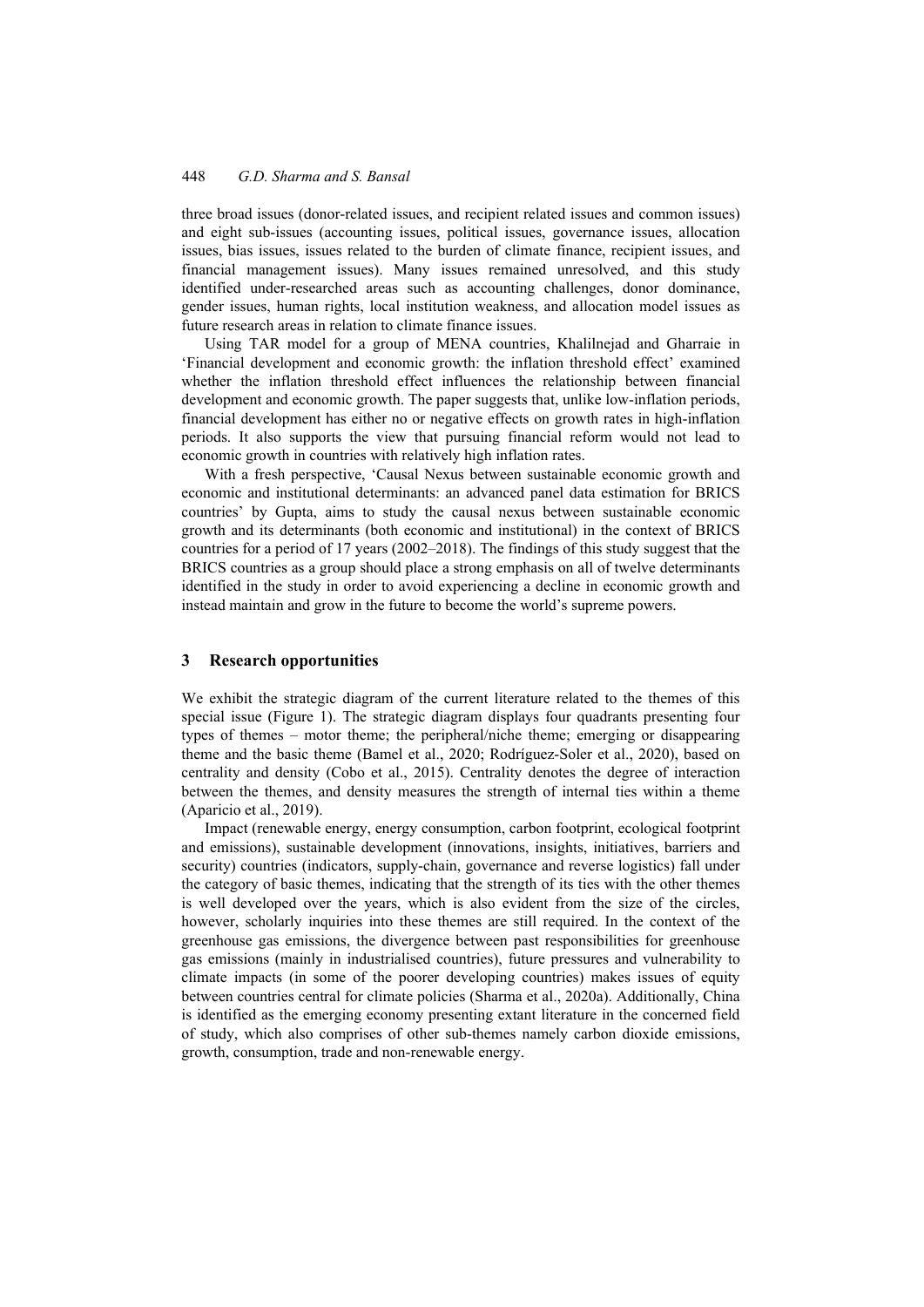



Regrettably, achieving SDGs went off track even before the outbreak of the pandemic. Progress is made in poverty reduction, maternal and child health, access to electricity, and gender equality, but not enough to achieve the Goals by 2030. However, progress has either been halted or reversed in other vital areas, including reducing inequality, lowering carbon emissions, and tacking hunger (United Nations, 2021). To address the vulnerabilities exposed by the pandemic, the government and international communities have to make structural transformations and develop common solutions (Sharma et al., 2020b). There is a need to strengthen the social protection systems and public services (including health and well-being systems, education, sanitation and other basic services); creating fiscal space in developing countries; taking a green-economy approach and transitioning to sustainable food systems

Social issues are increasingly becoming social concerns in the emerging economies (Mani and Gunasekaran, 2018). Practitioners in emerging economies need to be aware of the importance of several institutional pressures that can help build sustainable supply chains (Bansal et al., 2020c). Further, firms operating out of these economies should understand the 'technical knowhow' of regulatory norms that potentially effect the performance of the organisation.

Management including conservation, policies and responsibility lies in the upper-left quadrant of motor themes, that is high on centrality and density. Management systems in most countries are gradually starting to recognise this broader perspective, in particular in the areas of biodiversity, farmland, forests, water and living marine resources. The international community has introduced several conventions and treaties over the past two decades aimed at addressing these challenges (OECD, 2001a).

Alternatively, other varied themes namely, policy (economy), market, performance (firms and legitimacy) and companies (financial performance, firms and sustainability) appear in the top-left quadrant of the thematic map i.e., the peripheral theme, indicating that these are very focused themes with publications studying the progress in sustainable development in the emerging economies. There is a need to strengthen the coherence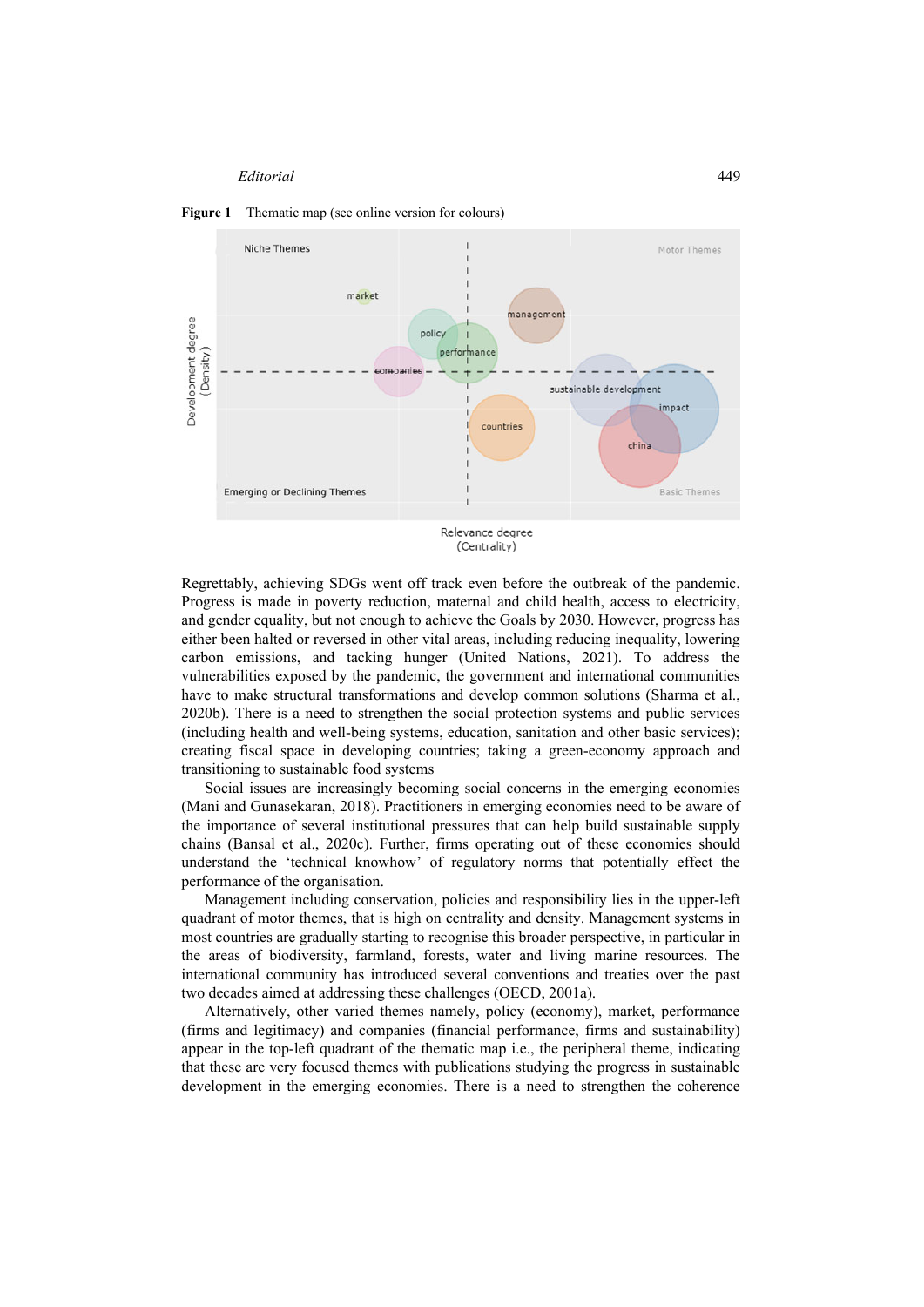between trade, investment, environmental and social policies by encouraging the use of environmental and social codes of conduct in the corporate sector, providing supportive regulatory and institutional framework for private sector activity comprising of the multinational enterprises, corporate governance and bribery (OECD, 2001a).

Liberalisation of international trade helps the developing countries in enhancing their economic growth and also assist in eradicating poverty. It can also improve environmental protection in developing countries through the diffusion and implementation of cleaner technologies, co-operation to develop good governance systems, and assistance to producers in developing countries to enable them to meet consumers' demands for goods produced in a sustainable manner.

The global community is at a critical moment in its pursuit of the SDGs. The current COVID-19 crisis is threatening decades of developmental gains, further delaying the urgent transition to greener, more inclusive economies (Sharma et al., 2020b). Therefore, governments should focus their internal policy design and implementation processes on more effectively integrating the three dimensions of sustainable development (economic, environmental, and social); improving their own capacity to support sustainable development; and developing transparent and productive mechanisms for interacting with civil society. In organising this special issue, we identified a number of research opportunities and methods in this emerging and rapidly maturing field. Some of these items we identified that require investigation included:

- to identify the different forces that influence supply chain social sustainability (SCSS) adoption in emerging economies
- to conduct qualitative/ quantitative studies while exploring the purpose-driven and work intensified non-profit organisations
- the need to fully embrace the decoupling of economic growth from environmental degradation, a reduction in carbon emissions, improvements in resource efficiency and the promotion of sustainable lifestyles
- the need to create a policy environment that supports long term basic research through funding, increase research on ecosystems and the long-term impact of the human activity on the environment
- must increase co-operation with developing countries in building their capacity to manage natural resources by assisting them with
	- a Finance training and the acquisition of technologies for sustainable management of natural resources
	- b Identify ways to ensure that the marginalised communities have equal access to natural resources or the benefits achieved out of the utilisation of genetic resources.

This special issue aims to answer these questions and address the theoretical and empirical issues related to recent developments and new directions in the sustainable development policies from the context of the emerging economies. The issue draws on recent theoretical and empirical research that explores the reasons, importance, and implications of the sustainable development policies. These will be of interest and relevance to academics, practitioners and policy makers. We hope this issue will contribute comprehensively to this rapidly growing disciplinary area.